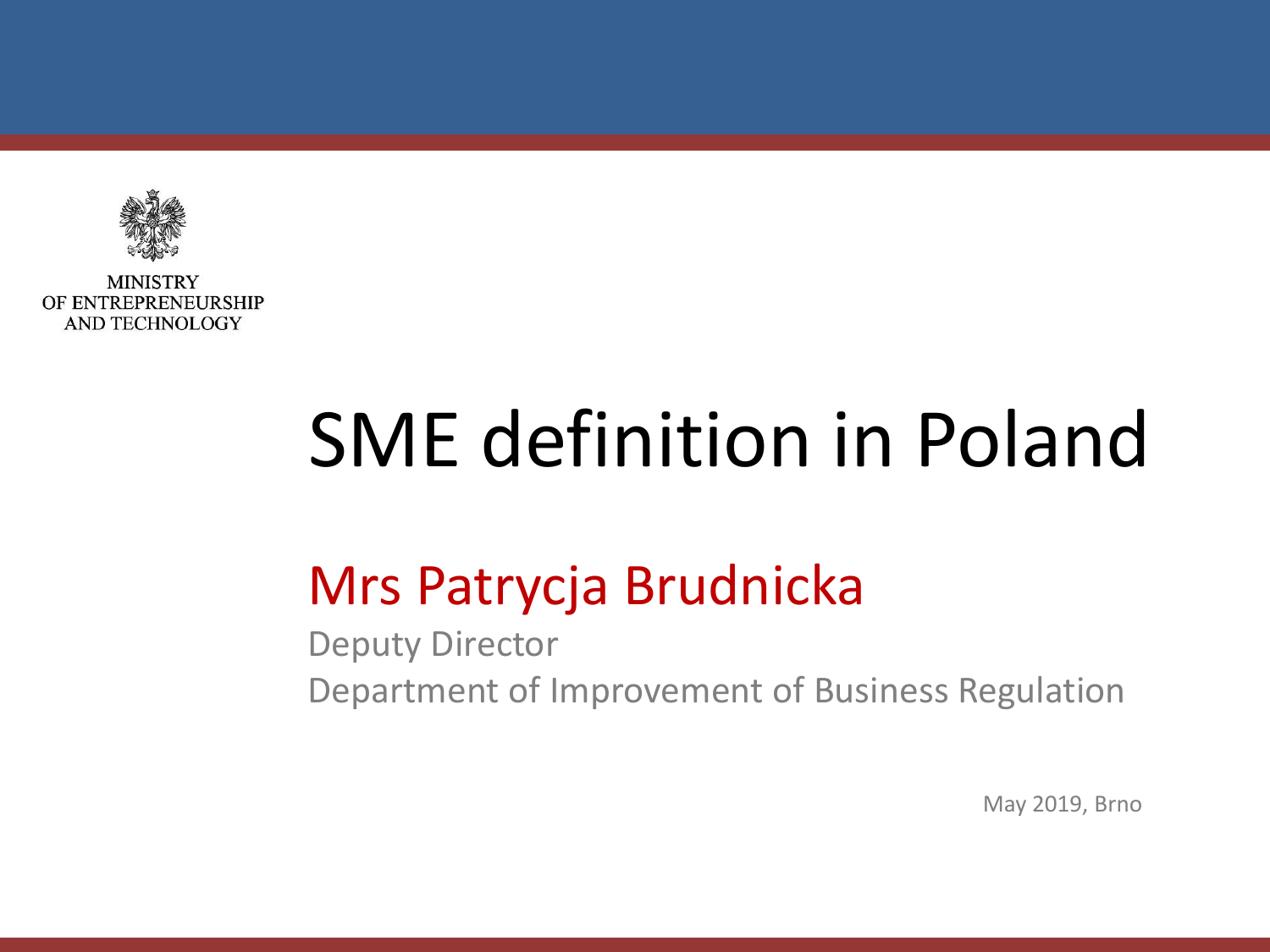### Basic information on enterprises

|        | <b>Share</b> | <b>Number</b> | <b>Since 2004</b> |
|--------|--------------|---------------|-------------------|
|        | percent      | thousands     | thousands         |
| micro  | 96,5%        | 2 0 0 4,3     | $+350,4$          |
| small  | 2,6%         | 53,8          | $+9,4$            |
| medium | 0,7%         | 15,3          | $+1,3$            |
| large  | 0,2%         | 3,6           | $+0,9$            |

**2.08 mn** active non-financial enterprises

#### **6.7 mn people**

70% of employees working for non-financial enterprises

#### Structure of enterprises by NACE sections

| 10,2    | Industry       |
|---------|----------------|
| 13,6    | Construction   |
| 24,0    | Trade& Repair  |
| 7,5     | Transportation |
| 5,1     | <b>ICT</b>     |
| 13,3    | Professional   |
| 26,3    | Other          |
| percent |                |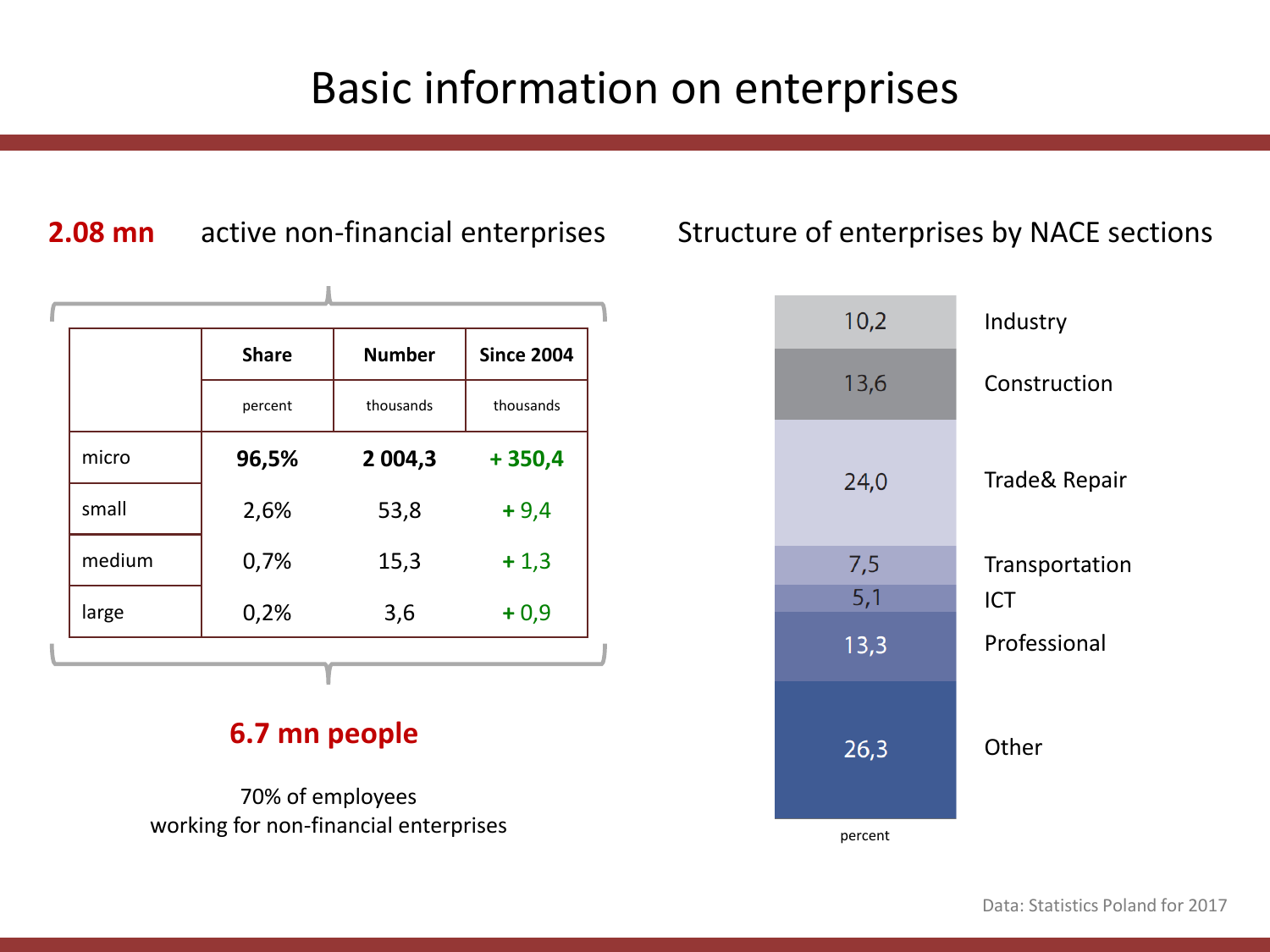### EU definition and the Polish law





**The 2003/361 definition is used in a significant number of EU policies and legal texts.**

**Any adjustment of the definition requires adjustment of referencesto it.**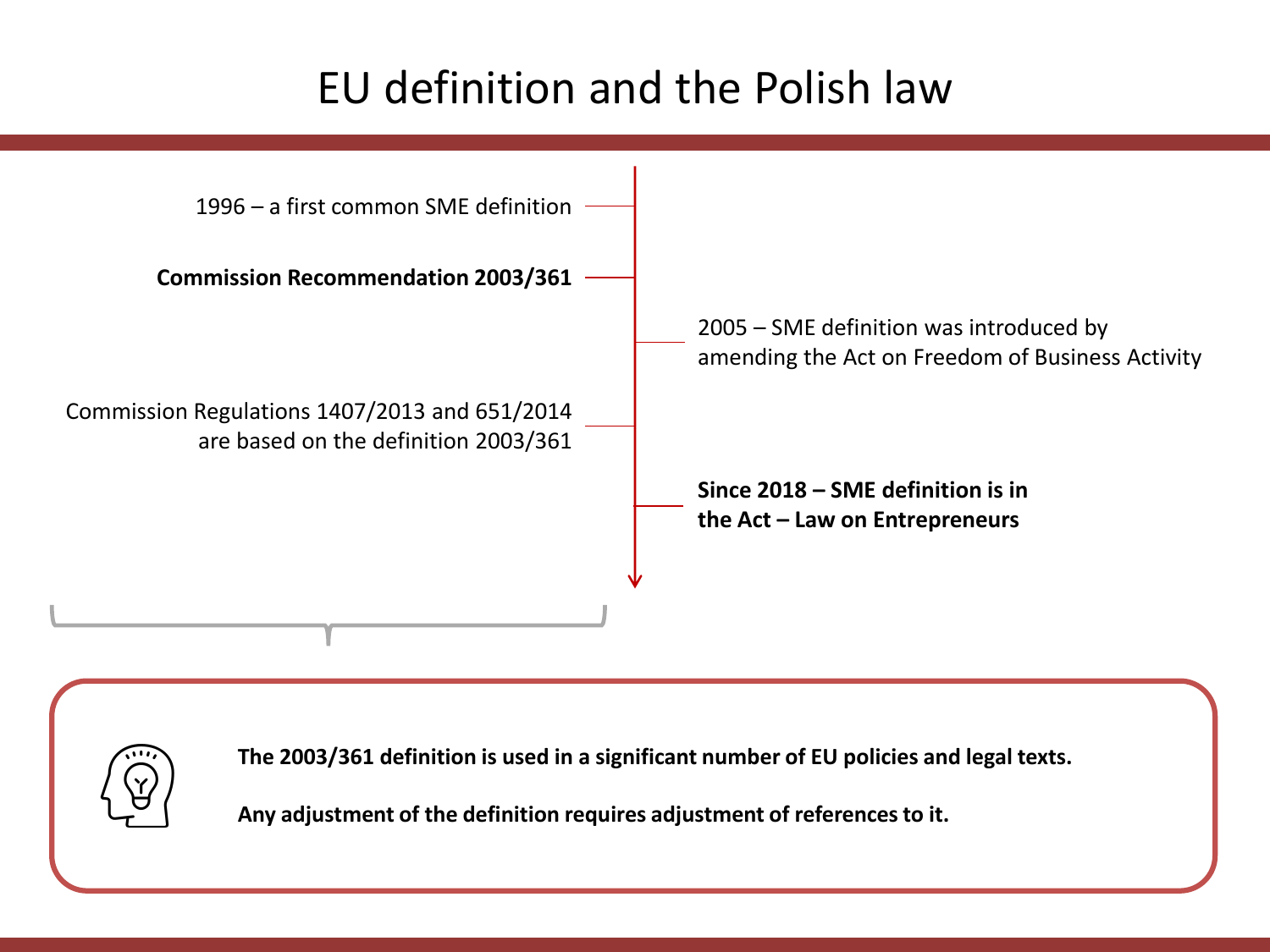### EU definition and the Polish law

**Commission Recommendation 2003/361** The Act – Law on Entrepreneurs of 2018

|        | <b>Headcount</b> | <b>Turnover</b> | <b>Balance sheet total</b> |
|--------|------------------|-----------------|----------------------------|
|        | annual work unit | annual EUR      | annual EUR                 |
| micro  | < 10             | $\leq$ 2 mn     | $\leq$ 2 mn                |
| small  | Ф<br>< 50        | $\leq 10$ mn    | OR<br>$\leq 10$ mn         |
| medium | < 250            | $\leq 50$ mn    | $\leq 43$ mn               |

**AND**

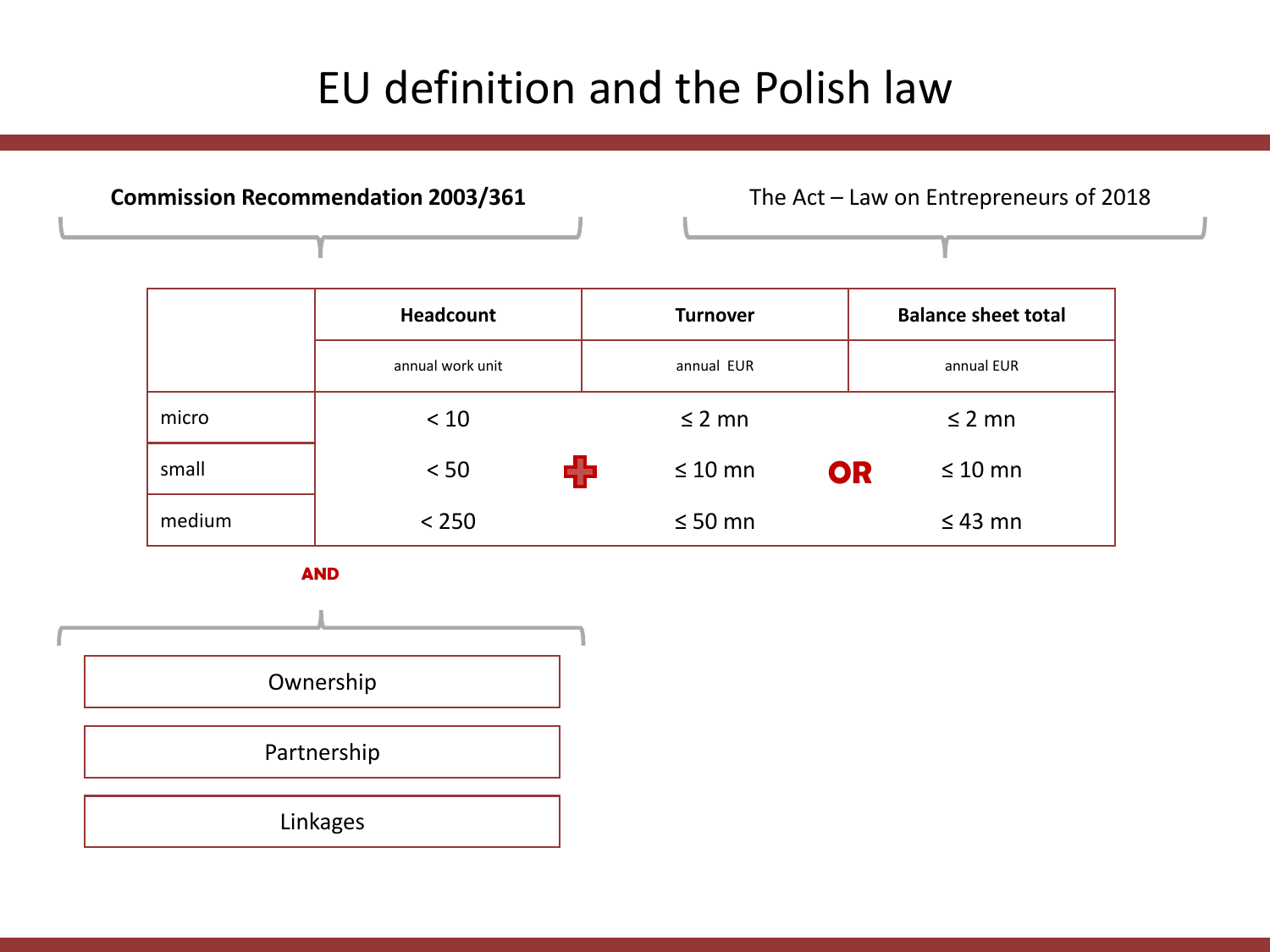#### EU definition and the Polish law

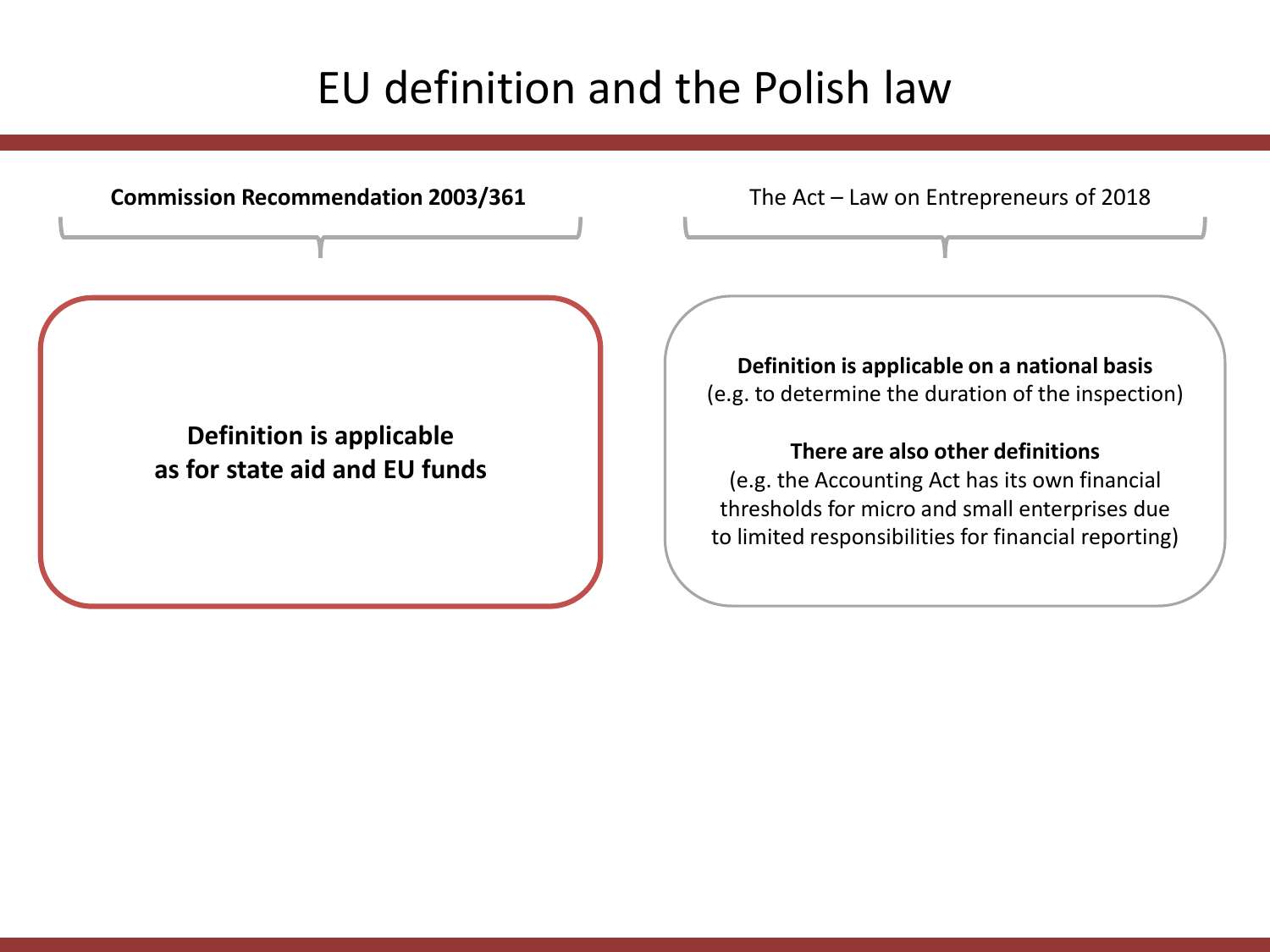|              | <b>Aplications</b> | <b>Contracts</b> | <b>Total value</b><br>of projects | <b>Contribution</b><br>of the EU |
|--------------|--------------------|------------------|-----------------------------------|----------------------------------|
|              | number             | number           | PLN '000 000                      | PLN '000 000                     |
| micro        | 5 3 6 3            | 1 3 6 5          | 6902                              | 4 0 7 7                          |
| small        | 8088               | 1562             | 6691                              | 4689                             |
| medium       | 3 5 2 5            | 1 1 7 8          | 11 2 8 9                          | 4 9 6 9                          |
| <b>Total</b> | 16 976             | 4 1 0 5          | 24 8 82                           | 13735                            |

- \* SM OP:
- aims to boost the innovativeness and competitiveness
- is used nationwide



Medium-sized enterprises are more effective in applying for EU funds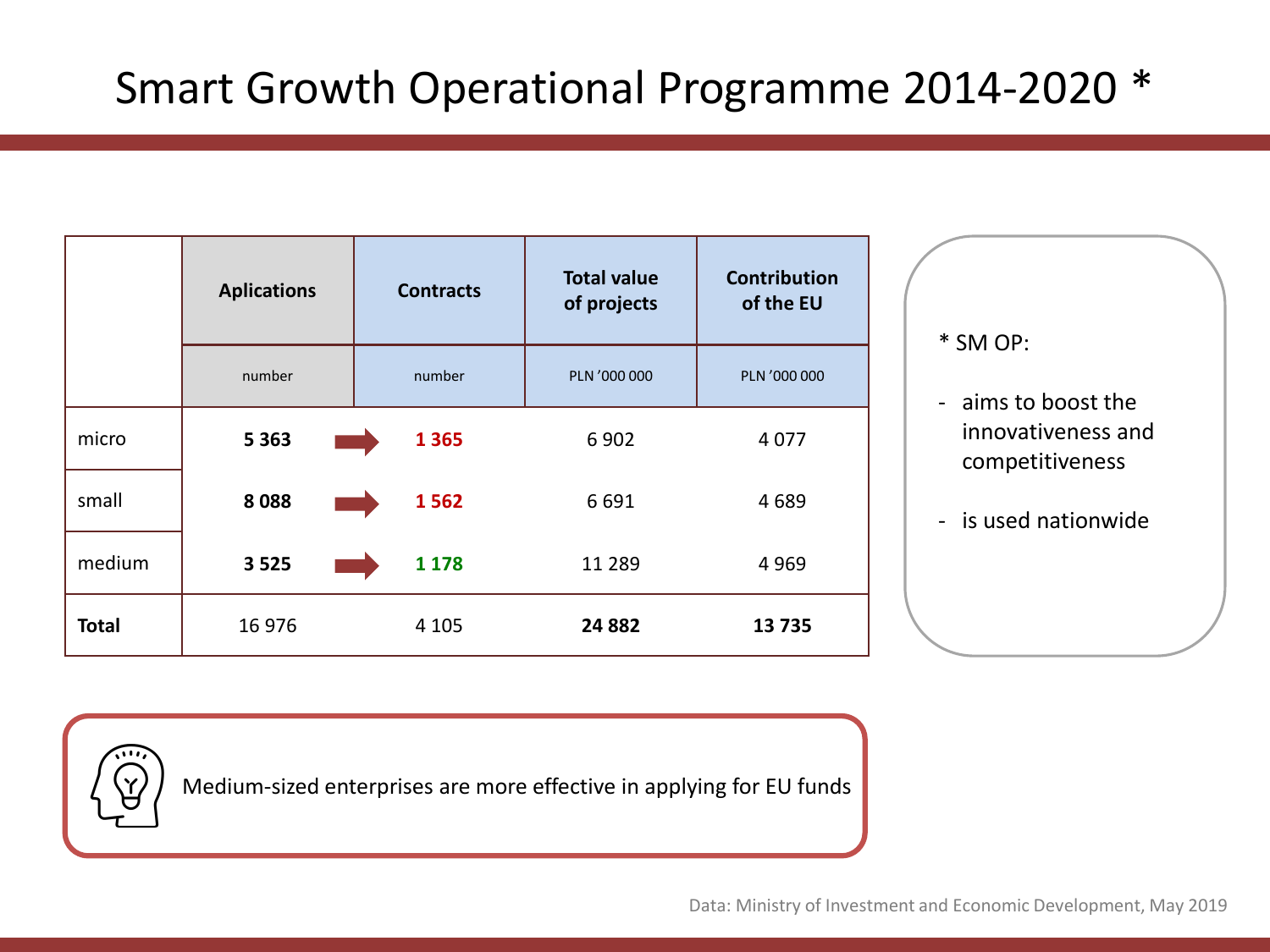#### User experience – SM OP

#### **Entrepreneurs:**



Supporting documents, in particular:

- financial statements or financial information,
- documents confirming the number of employees.

All documentation should also relate to partner and linked enterprises.

Other documents confirming existence or absence of partnership and linkages might be needed (e.g. shareholders' structure declaration, resolutions of the general shareholders meeting or the supervisory board).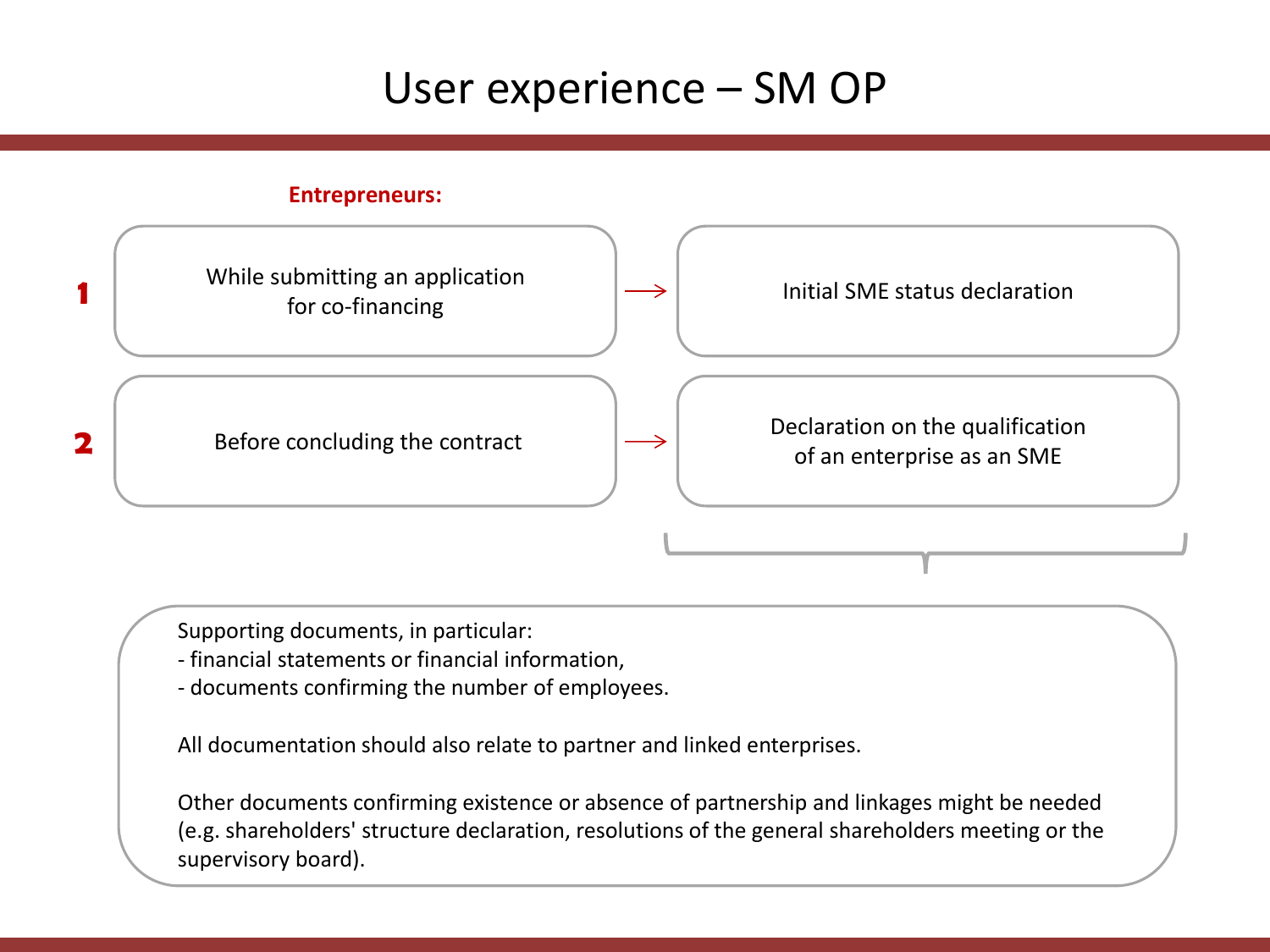## Polish Agency for Enterprise Development – SM OP

#### **Institutions implementing EU funds:**

**SME status verification before concluding the contract**

Polish Agency for Enterprise Development verifies all the information contained in the application with information available to the public and business intelligence data

The verification must be completed before the contract is signed.

The SME status must be unambiguously confirmed.

In case of doubt, Agency asks for an an immediate explanation. There is no fixed date. However, Agency expects a response within a several days. Thereafter, a reminder is sent.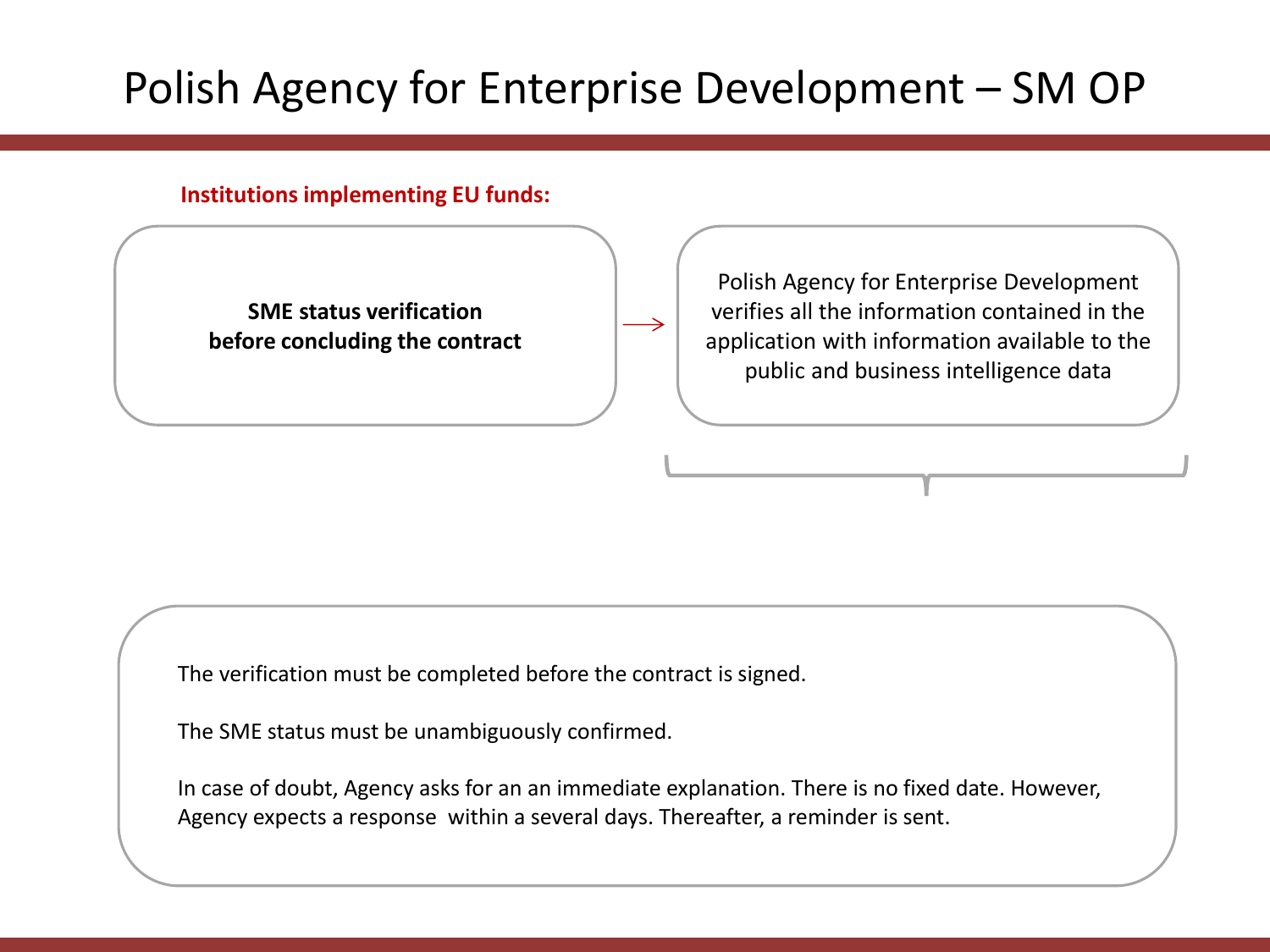#### Good practice

- **1** All documents are submitted just before concluding the contract.
- **2** Institutions implementing EU funds usually offers consultation at the pre-application.
- **3** Institutions implementing EU funds usually use business intelligence data.
- **4** There are 73 Information Points of the European Funds which offers consultation at the pre-application.
- **5** Office of Competition and Consumer Protection (UOKiK) helps dispel the doubts case by case.
- **6** Under the Interministerial Team for Innovation, coordinated by the Ministry of Entrepreneurship and Technology, a Group for State Aid acts. Its task is to review applicable regulations and to prepare a position statement.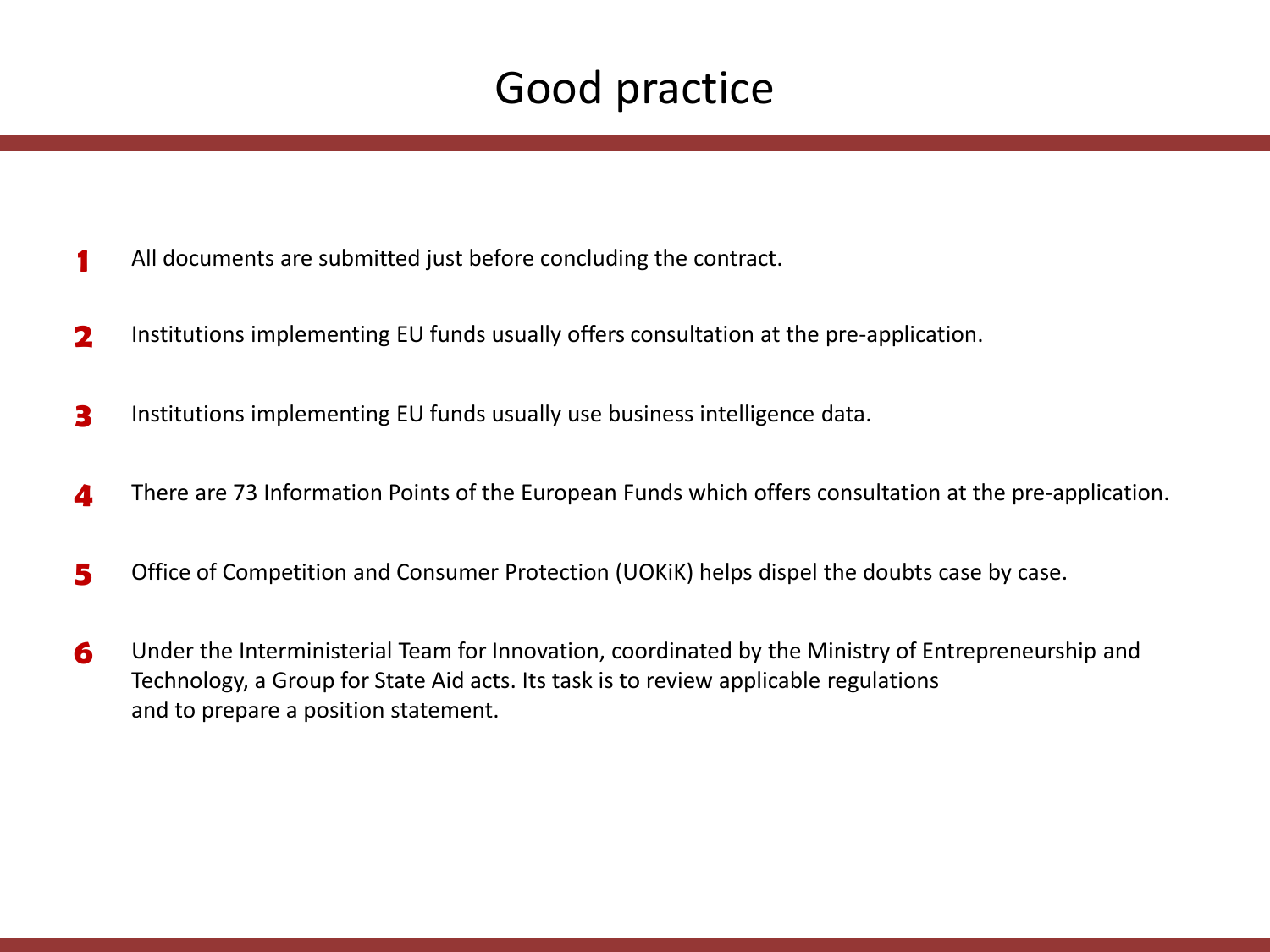#### Current issues

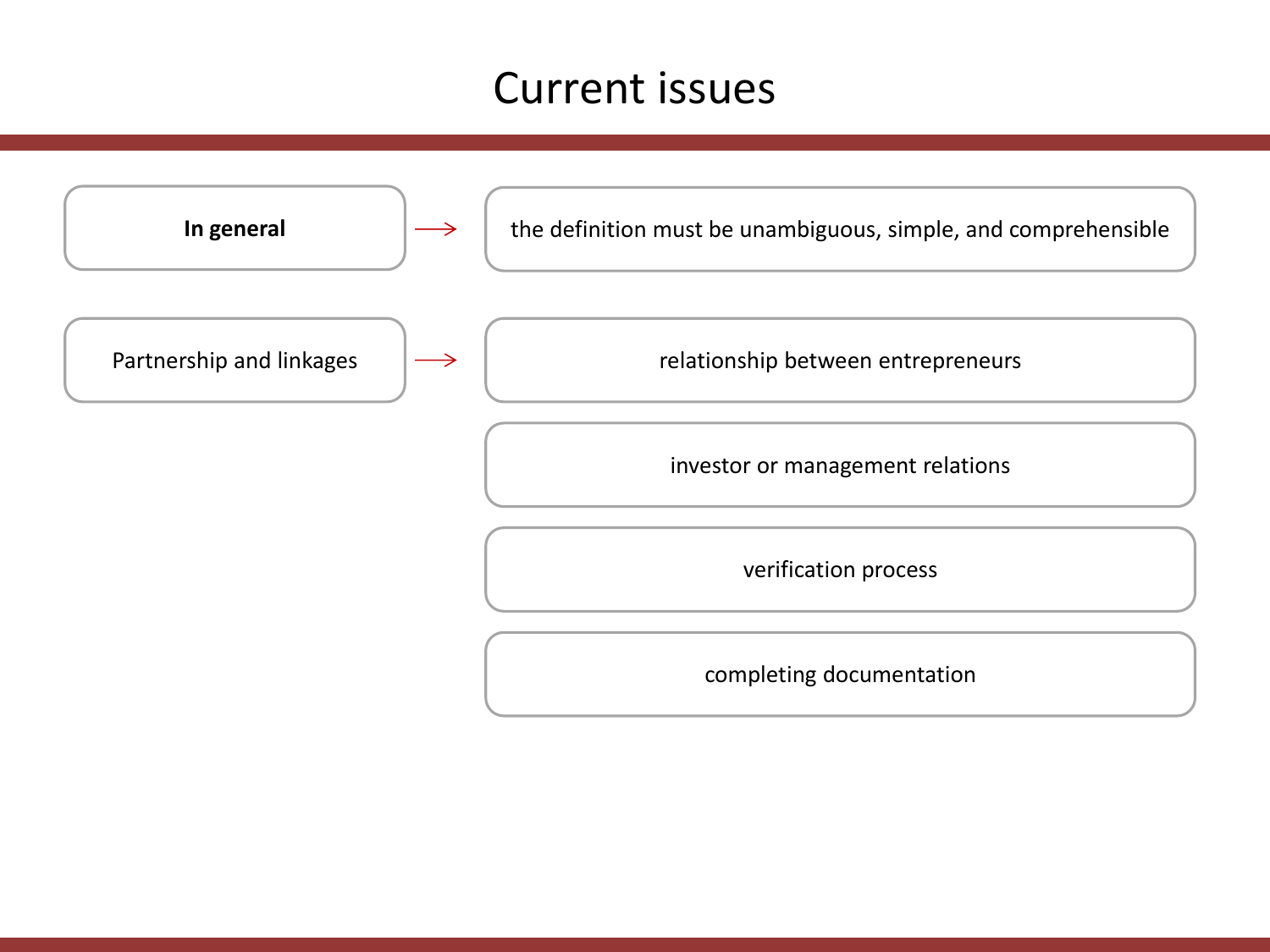#### Current issues

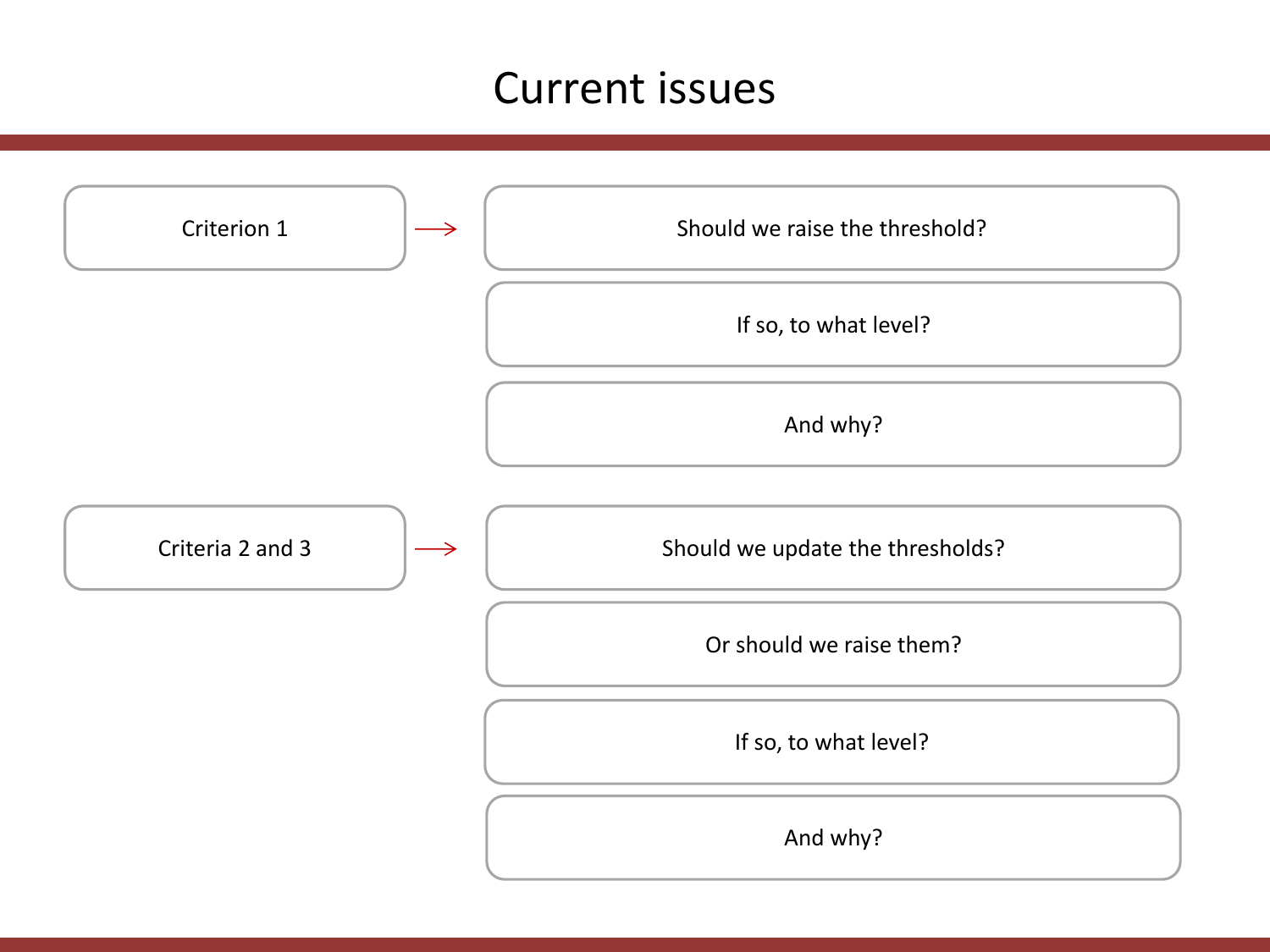#### Ideas



- it should be ensured that all the voices in the discussion are heard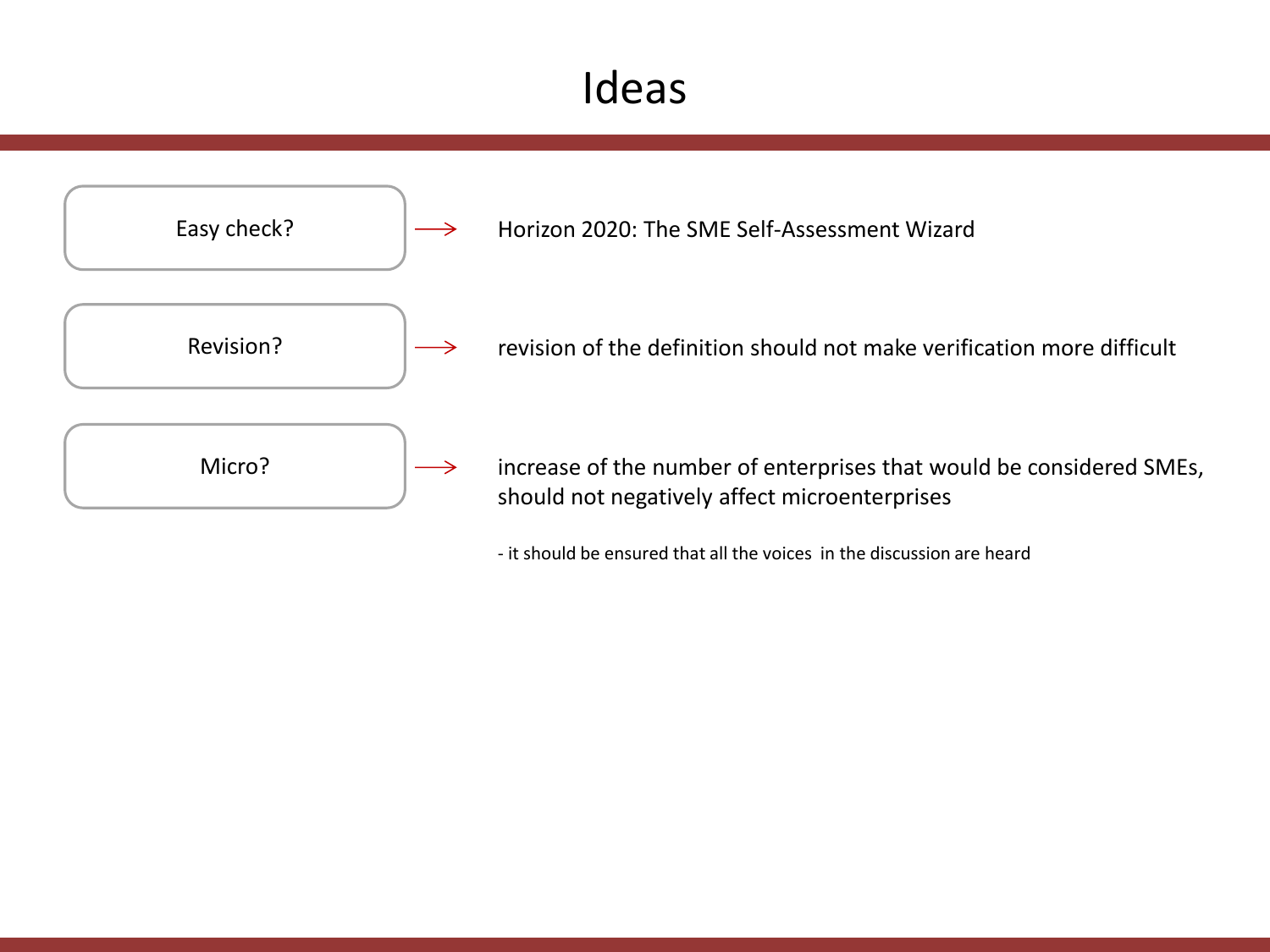#### Next steps?

#### Further discussion on:

- **Commission Recommendation of 6 May 2003** concerning the definition of micro, small and medium-sized enterprises

To reflect on:

- **Commission Regulation (EU) No 1407/2013 of 18 December 2013** on the application of Articles 107 and 108 of the Treaty on the Functioning of the European Union to de minimis aid

- **Commission Regulation (EU) No 651/2014 of 17 June 2014** declaring certain categories of aid compatible with the internal market in application of Articles 107 and 108 of the Treaty